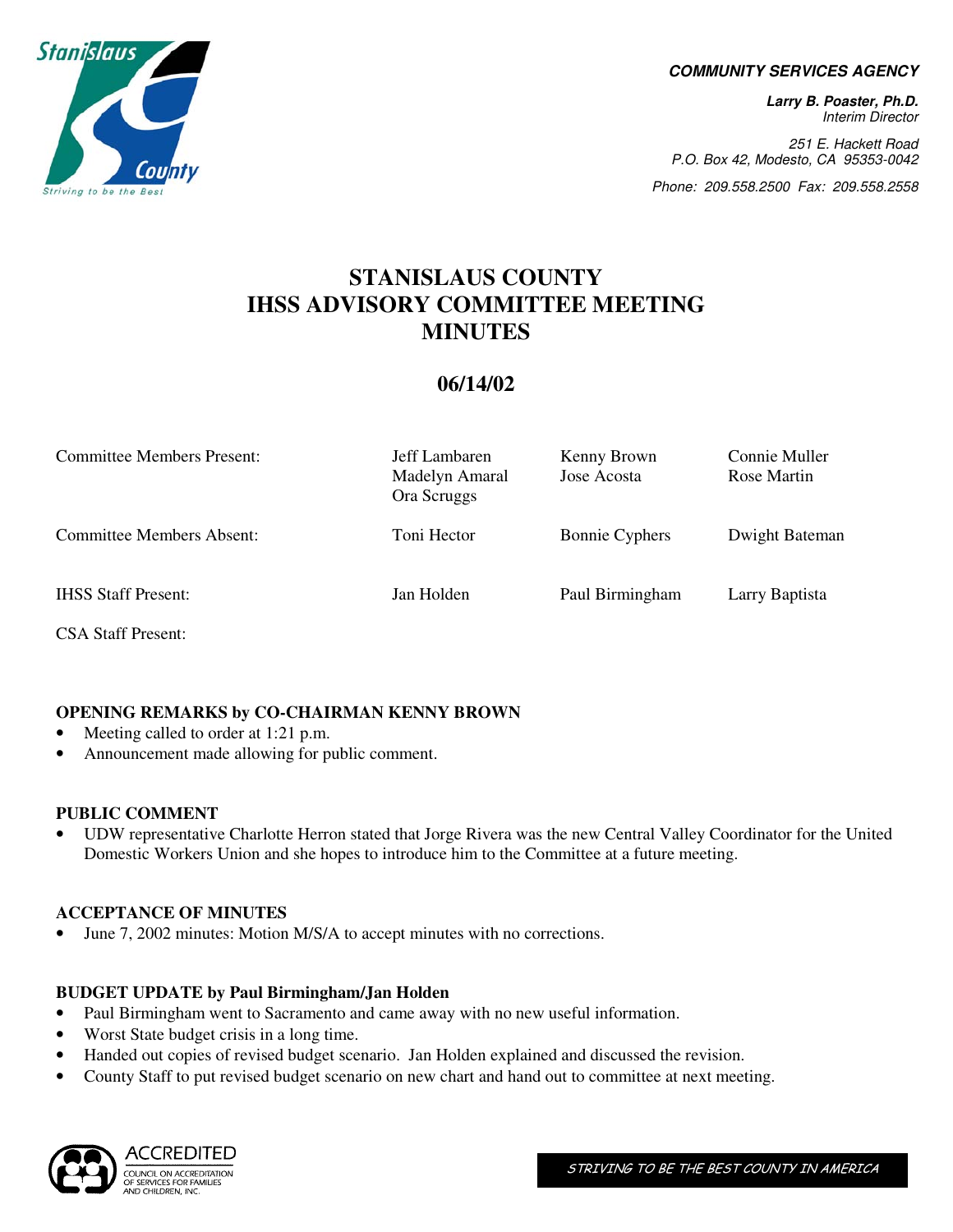## **COMMUNITY FOCUS GROUPS**

- Ora Scruggs, Kenny Brown, Jeff Lambaren, and possibly Connie Muller to attend Patterson forum. Dwight Bateman and Madelyn Amaral unavailable to attend.
- Committee was disappointed with low turnout in Oakdale.
- Jeff Lambaren recommended the discussion of the two different modes, Public Authority and County Administered IP mode, that the committee is considering at the next forum in Patterson.

## **AB 1682 DISCUSSION**

- Jan Holden explained that the Committee's recommendation to the Board of Supervisors regarding "The Employer of Record" must include an explanation of how the committee arrived at their decision including what factors were considered.
- Jan Holden explained that the final draft of the committee's recommendation needs to be submitted to Community Services Agency staff no later than July  $10^{th}$ . On July  $12^{th}$  the final draft can then be presented to the Committee for any corrections or additions. The final draft must go to the County Executives office by July  $19<sup>th</sup>$  in order for the committee's recommendation to be on the July  $30<sup>th</sup>$  Board of Supervisors agenda. If this time line is not met, the committee's recommendation to the Board of Supervisors will not be on the agenda until August.
- Paul Birmingham told the committee that the County may be asked by the Board of Supervisors for a staff recommendation and the County's recommendation and the Committees recommendation could be different.
- Motion M/S/A to have "AB 1682 Recommendation Discussion" on future agenda's.
- Kenny Brown will present to the committee his own recommendation on AB 1682 at next meeting.

#### **LABOR RELATIONS**

- Jan Holden spoke with Charlotte Herron of the United Domestic Workers Union and asked her to do a brief presentation at an upcoming meeting either on June  $21<sup>st</sup>$  or  $28<sup>th</sup>$ .
- Jan Holden discussed with County Counsel office the desire of the committee to have a presentation on union processes. County Counsels' office asked for a list of specific questions so they can determine what kind of presentation the committee wants.
- Kenny Brown said that the committee discussed having County Counsel present an overview of the way the Unions are put together and legal implications. What can they legally do and what legally can't they do.
- Kenny Brown wants a general overview of the Union and to get an idea of what they're asking for and to maintain friendly relations.

#### **WEB PAGE**

• Paul Birmingham spoke with a county staff web developer and will have someone at the next meeting to discuss the web page for the IHSS program.

#### **QUESTIONS AND ANSWERS**

• Can a committee member have another committee member vote by proxy for him/her if they are unable to attend?

## **AGENDA ITEMS FOR NEXT MEETING**